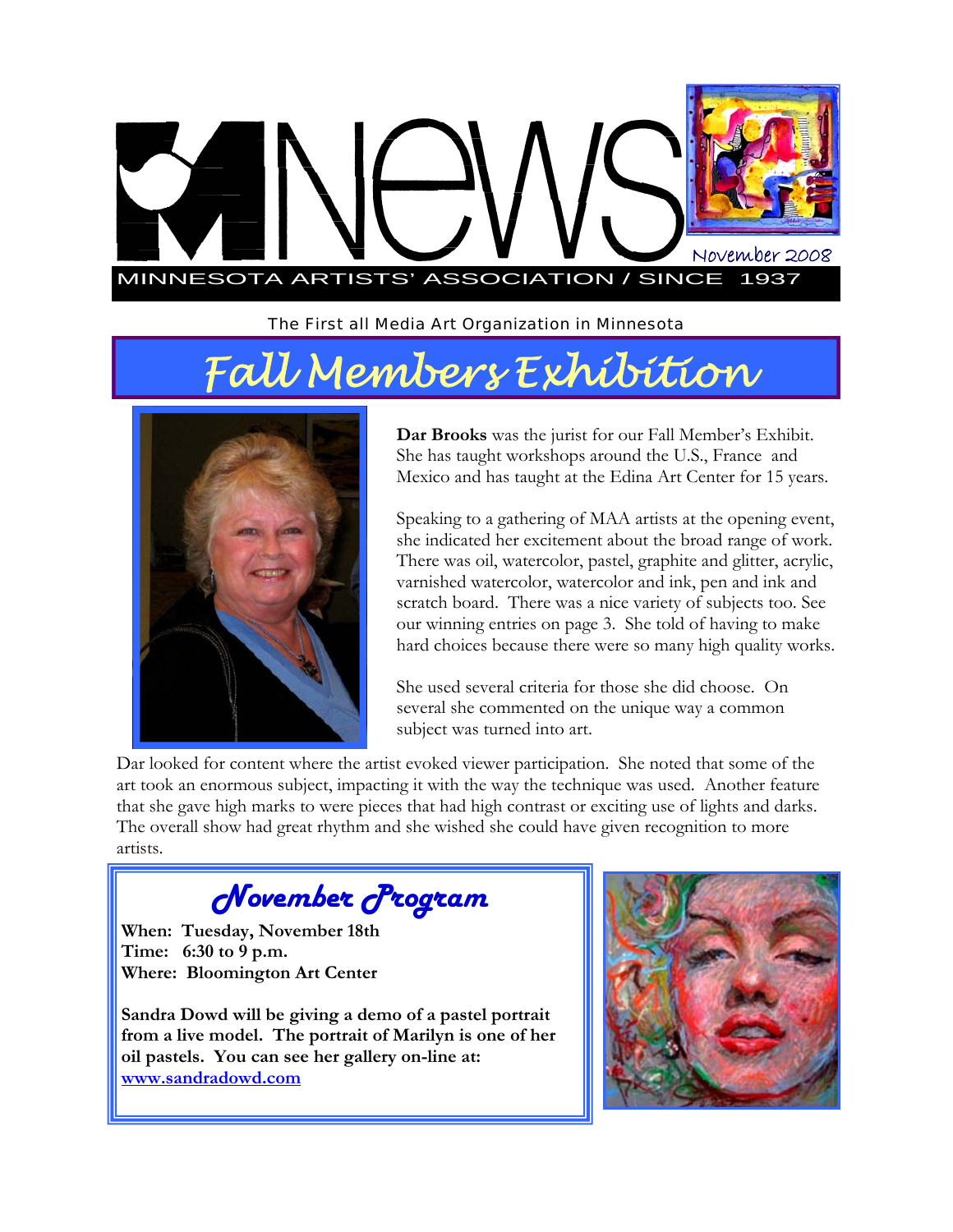### **President's Corner** *by Charlie Breems*



We want to give a special thanks to two members who have worked for our group. **Amanda McCarty** is retiring from her position as Web Master and **Sylvia Rudolph** is turning over the Exhibition responsibilities to **John** 

**Williams.** It is people who make our organization the best it can be and those who offer their services over the years are greatly appreciated. We will be announcing a new Webmaster very soon.

### **Brag Box "If Ya Done it, it Ain't Braggin"**

*Member accomplishments Exhibits, winning awards . . .* 

**Diane Gilbertson** has had her work on exhibit at Curran's Restaurant for October and November.



About 30 of **Eleanor McIntosh's** paintings are on exhibition at the Edina Senior Center through November. In

November, she will change a number of them to Christmas paintings. She has sold 3.



**Bonnie Crouch's**  painting entitled "Cannonball Blossom" has been

accepted for the Bloomington Art Center's 32nd Annual Member's Juried Art Exhibition.

#### **MAA Board of Directors**

#### **Administration**

| <b>President</b> | <b>Charlie Breems</b>              | 952-913-8671 |
|------------------|------------------------------------|--------------|
| <b>Secretary</b> | <b>Sylvia Rudolph</b> 612-722-8416 |              |
| <b>Treasurer</b> | <b>Jeanna Mever</b>                | 952-913-8681 |

#### **Activities Coordinators**

|                               | <b>Exhibitions: John Williams</b> | 952-831-0363 |
|-------------------------------|-----------------------------------|--------------|
|                               | <b>Programs</b> Judy Lieber       | 952-884-1815 |
| <b>Membership Gene Terres</b> |                                   | 612-825-4512 |

**Editor MAA Newsletter Terrie Christian** 763-546-5266 **terriepc@msn.com**



**Kathy Braud's** painting "Hearts On Fire" won People's Choice Award at the St. Cloud State University Summer Juried Art Show.

**Kathy** has been the recipient of four *Five Wings McKnight Individ-*

*ual Artist Grants*.

#### **Art on Main, Stillwater art crawl**

Friday Nov. 14, 4-9 p.m. Please come to the Stillwater art crawl this Friday, November 14, 4-9 pm. There are about 8 art galleries along Main Street and last time I attended this event they had lots of wonderful hors'doeuvres and wine! I have several watercolors and some oil paintings at Tamarack Gallery, 112 South Main Street, (651) 439-9393. **Marjorie Moody**

*November 2008 2 MAA News*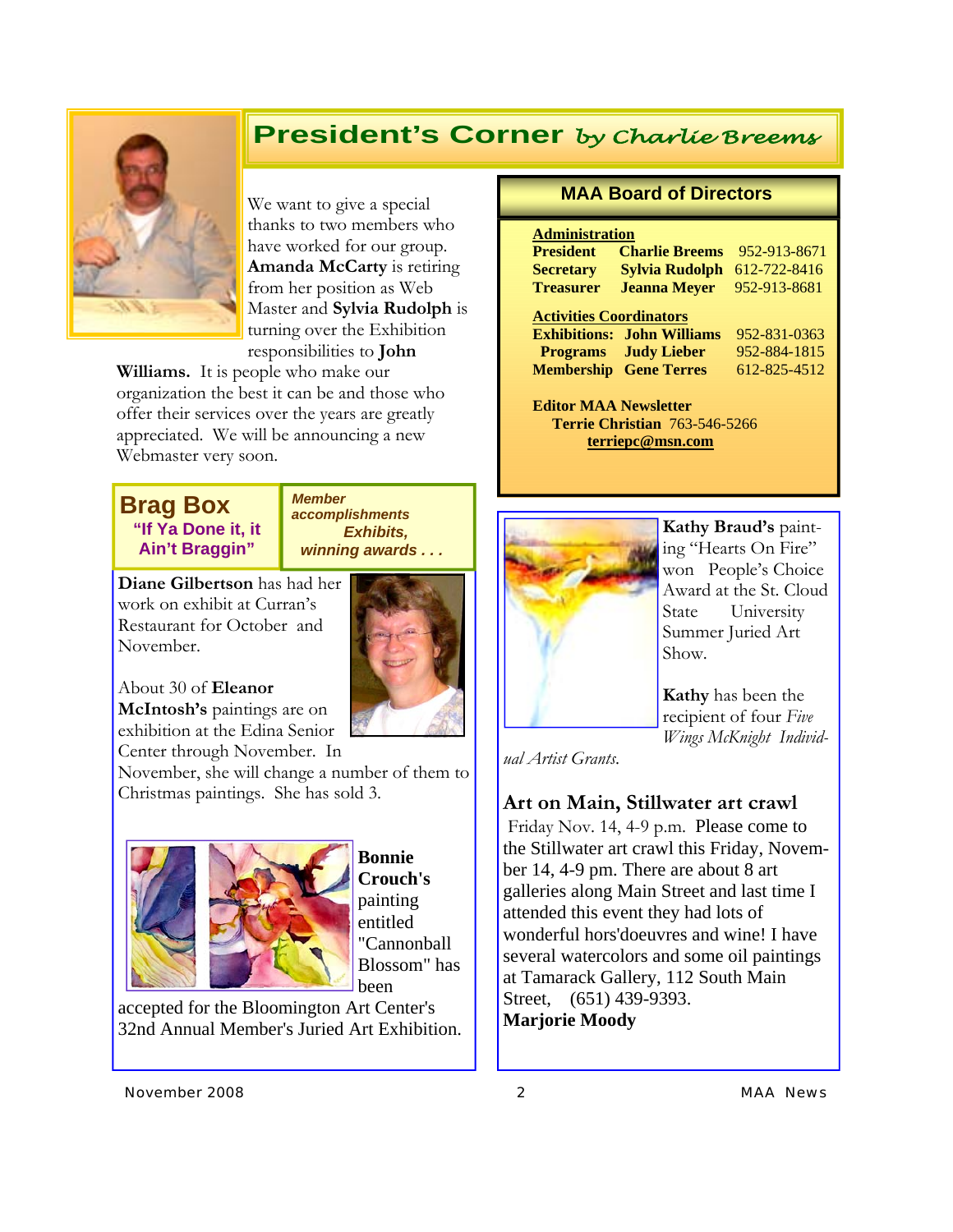### Excellence

Ed Shimek





Merit

Judy Lieber

Rita Beyer Corrigan





Diane Howard-Hass







**Editor's Note: S**ome of the photographs have reflection on the glass from the lights and structures in the building.

*November 2008 3 MAA News*